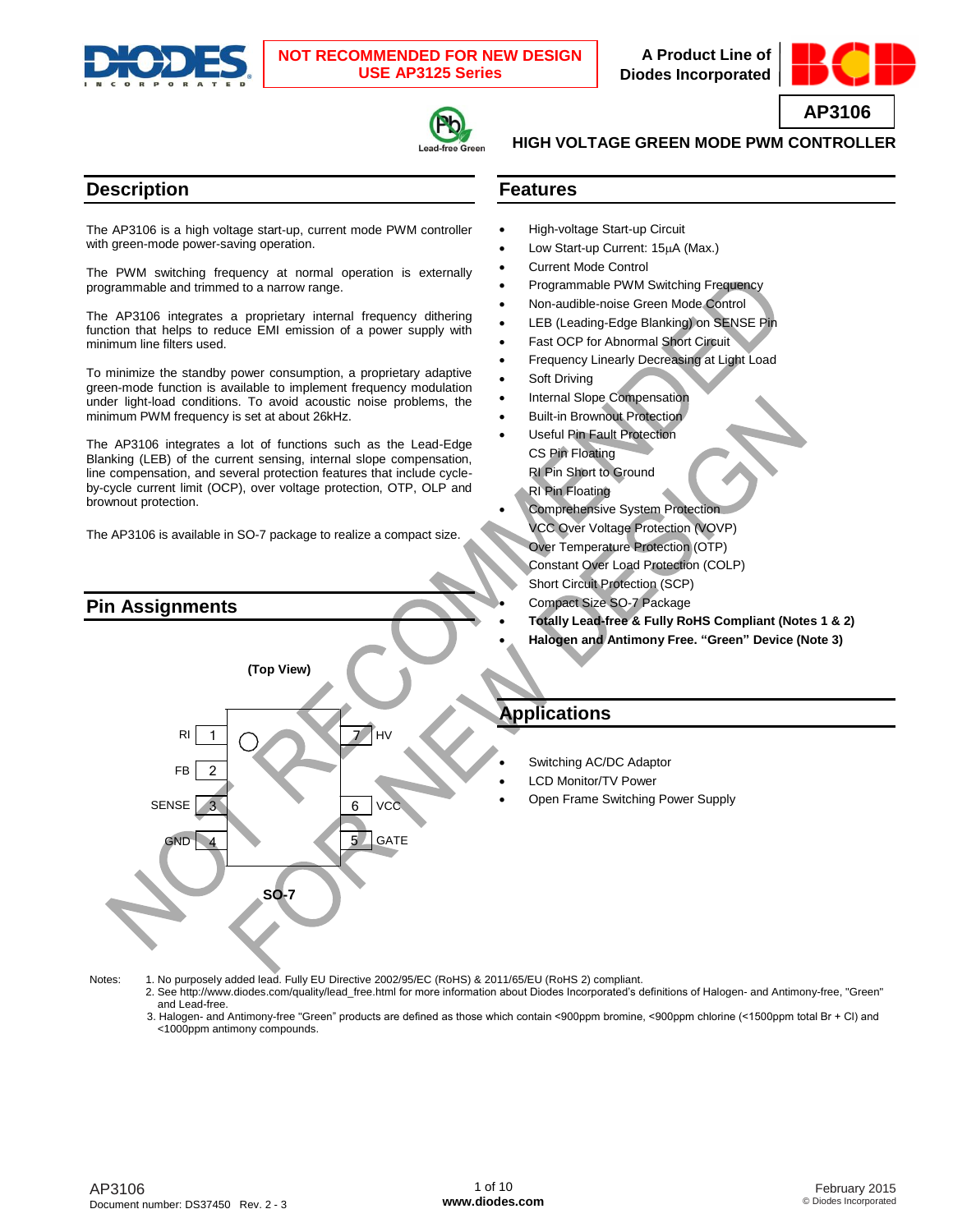



# **Typical Applications Circuit**



## **Pin Descriptions**

| <b>Pin Number</b> | <b>Pin Name</b> | <b>Function</b>                                                                                                                                                                                                                    |
|-------------------|-----------------|------------------------------------------------------------------------------------------------------------------------------------------------------------------------------------------------------------------------------------|
|                   | RI              | Set the bias current to determine the normal switching frequency                                                                                                                                                                   |
|                   | FB.             | Voltage feedback pin. By connecting an opto-coupler to close the control loop, it can<br>achieve the system regulation                                                                                                             |
| 3                 | <b>SENSE</b>    | Current sense pin. Connect it to sense the MOSFET current                                                                                                                                                                          |
| 4                 | <b>GND</b>      | Ground                                                                                                                                                                                                                             |
| 5                 | <b>GATE</b>     | Gate drive output to drive the external MOSFET                                                                                                                                                                                     |
| 6                 | <b>VCC</b>      | Supply voltage pin                                                                                                                                                                                                                 |
|                   | HV              | Connect this pin to positive terminal of bulk capacitor to provide the startup current for the<br>controller. When VCC voltage reaches UVLO (on), this HV loop will be turned off to save<br>the power loss of the startup circuit |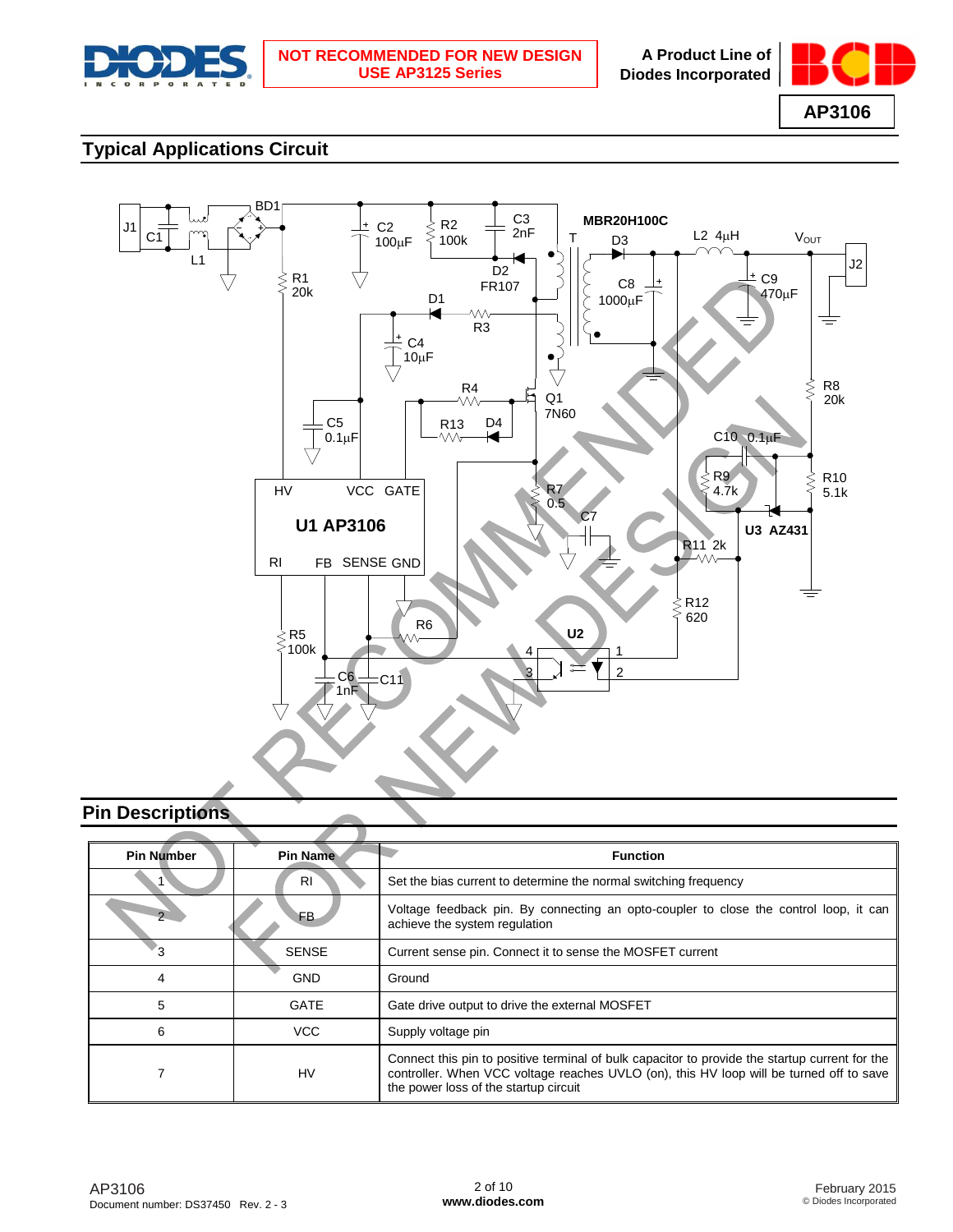



# **Functional Block Diagram**

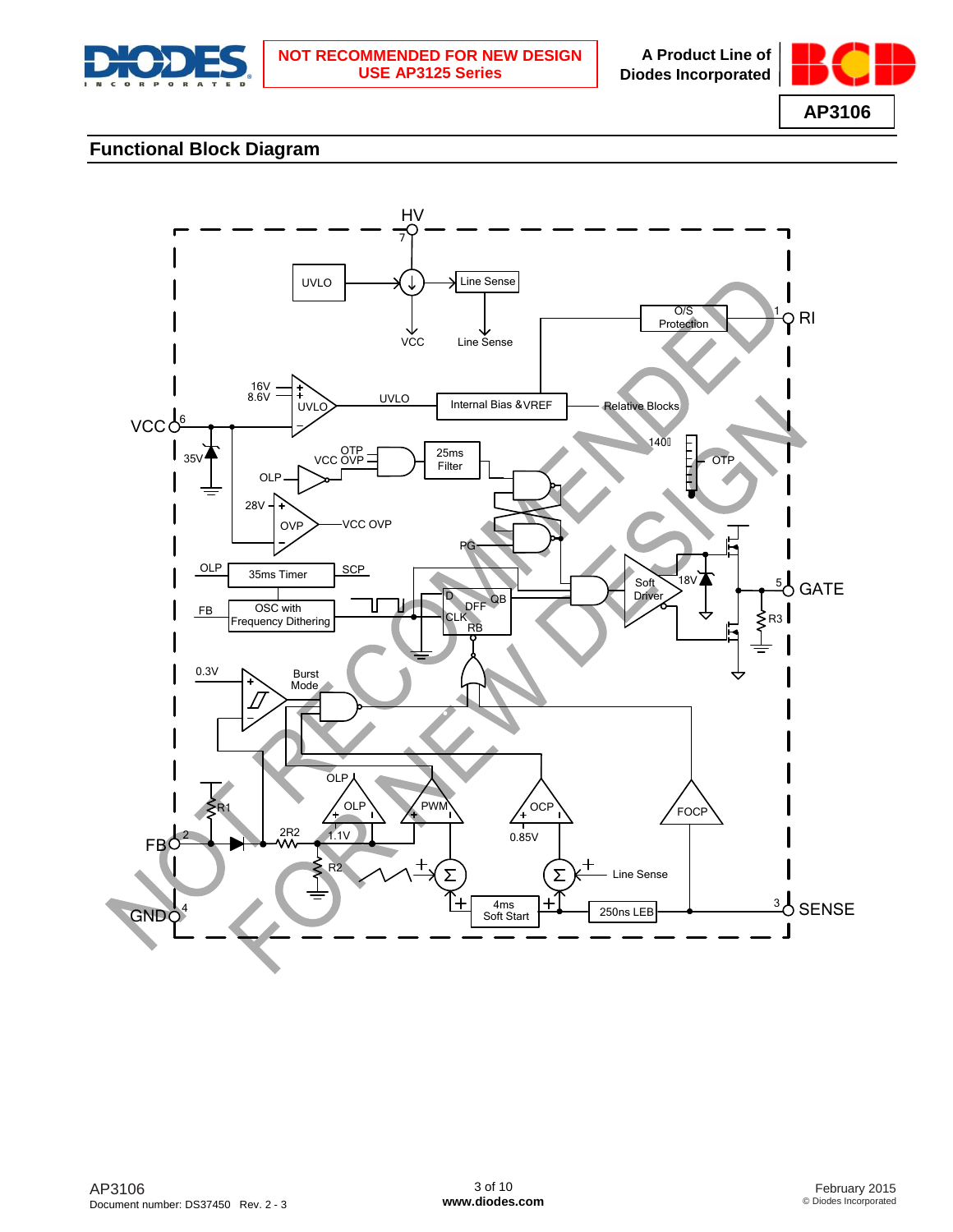



## **Absolute Maximum Ratings** (Note 4)

| Symbol                 | <b>Parameter</b>                        | Rating | Unit            |      |
|------------------------|-----------------------------------------|--------|-----------------|------|
| $V_{\rm CC}$           | Power Supply Voltage                    |        |                 |      |
| $V_{HV}$               | Input Voltage to High Voltage Pin (HV)  |        | 600             | V    |
| <b>I</b> GATE          | <b>GATE Output Current</b>              |        |                 |      |
| $V_{FB}$ , $V_{SENSE}$ | Input Voltage to FB, SENSE              |        | $-0.3$ to $7$   | V    |
| $\theta_{JA}$          | Thermal Resistance(Junction to Ambient) |        | 186             | °C/W |
| $P_D$                  | Power Dissipation at $T_A$ <+25°C       |        | 550             | mW   |
| $T_{\rm J}$            | <b>Operating Junction Temperature</b>   |        | $-40$ to $+150$ | °C   |
| ${\sf T}_{\text{STG}}$ | <b>Storage Temperature</b>              |        | $+150$          | °C   |
|                        | ESD (Human Body Model)                  |        | 3000            |      |
|                        | ESD (Machine Model)                     |        | $300 -$         |      |

Note 4: Stresses greater than those listed under "Absolute Maximum Ratings" may cause permanent damage to the device. These are stress ratings only, and functional operation of the device at these or any other conditions beyond those indicated under "Recommended Operating Conditions" is not implied. Exposure to "Absolute Maximum Ratings" for extended periods may affect device reliability.

# **Recommended Operating Conditions**

| Symbol       | <b>Parameter</b>    | Min | Max   | Unit    |
|--------------|---------------------|-----|-------|---------|
| $V_{\rm CC}$ | Supply Voltage      | 10  | 25    |         |
| ıд           | Ambient Temperature | -40 | $+85$ | $\circ$ |

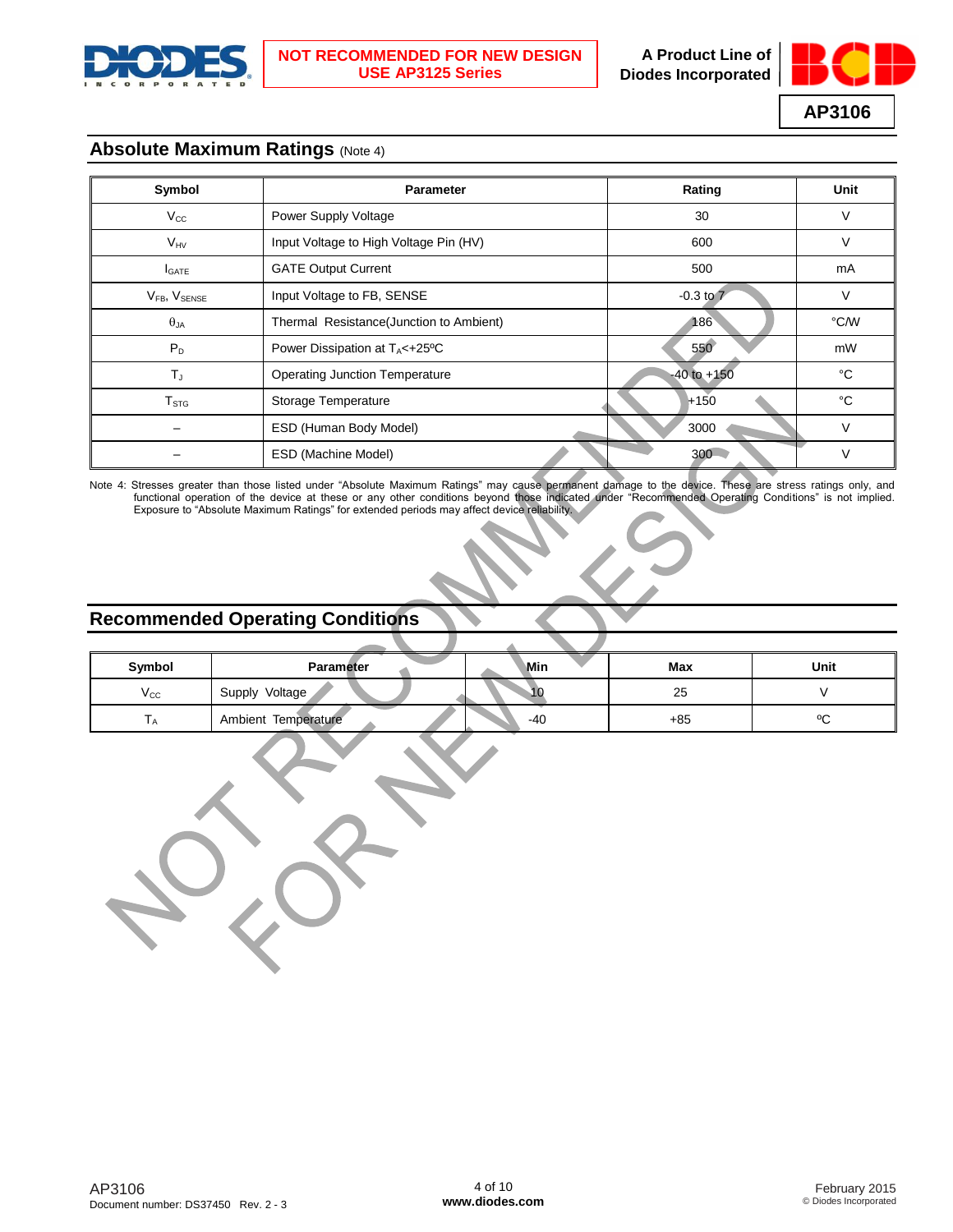





# **Electrical Characteristics** (V<sub>IN</sub>=16V, T<sub>A</sub>=+25°C, unless otherwise specified.)

| Parameter                                              | <b>Conditions</b>                                   | Min                      | <b>Typ</b>               | <b>Max</b>               | Unit          |  |
|--------------------------------------------------------|-----------------------------------------------------|--------------------------|--------------------------|--------------------------|---------------|--|
| HIGH-VOLTAGE SUPPLY (HV Pin)                           |                                                     |                          |                          |                          |               |  |
| High-Voltage Current Source                            | $V_{CC}$ <uvlo (on),="" <math="">V_{HV}=400V</uvlo> | 1                        | $\overline{2}$           | 3.5                      | mA            |  |
|                                                        | $V_{CC}$ >UVLO (off), $V_{HV}$ =100V                | L.                       | 2.5                      |                          |               |  |
| Off-State Leakage Current                              | V <sub>CC</sub> >UVLO (off), V <sub>HV</sub> =400V  | $\qquad \qquad -$        | 10 <sup>°</sup>          | 18                       | $\mu$ A       |  |
| <b>SUPPLY VOLTAGE (VCC Pin)</b>                        |                                                     |                          |                          |                          |               |  |
| Start-up Current                                       | $V_{CC} = 14.8V$                                    | $\qquad \qquad -$        | $5^{\circ}$              | 15                       | μA            |  |
| <b>Operating Supply Current</b>                        | $V_{FB} = 0V$ , $C_L = 1nF$                         | 0.2                      | 0.6                      | 1                        |               |  |
|                                                        | $V_{FB} = 3V$ , $C_L = 1nF$                         | 1.5                      | 2.5                      | 3.5                      | mA            |  |
| UVLO (on)                                              |                                                     | 15                       | 16                       | 17                       | $\vee$        |  |
| UVLO (off)                                             | $\qquad \qquad -$                                   | 7.6                      | 8.6 <sup>°</sup>         | 9.6                      | $\mathsf{V}$  |  |
| VCC OVP                                                | $\overline{\phantom{0}}$                            | 27                       | 28                       | 30                       | $\mathsf V$   |  |
| VCC Clamp                                              | $I_{cc} = 5mA$                                      |                          | 35                       |                          | V             |  |
| De-latch VCC                                           | $\overline{\phantom{0}}$                            | 3.8                      | 5.7                      | $\overline{7}$           | $\vee$        |  |
| <b>OSCILLATOR SECTION</b>                              |                                                     |                          |                          |                          |               |  |
| Maximum Duty Cycle                                     | $\qquad \qquad -$                                   | 70                       | 75                       | 80                       | %             |  |
| Minimum Duty Cycle                                     |                                                     |                          | 0                        | $\equiv$                 |               |  |
| <b>Oscillation Frequency</b>                           | $R_1 = 100k\Omega$                                  | 60                       | 65                       | 70                       | kHz           |  |
| Green Mode Frequency                                   | $R_{I} = 100k\Omega$                                |                          | 28                       |                          | kHz           |  |
| <b>Frequency Temperature Stability</b>                 | $-40$ to $+85^{\circ}$ C                            | $\qquad \qquad -$        | $\overline{\phantom{m}}$ | 5                        | %             |  |
| <b>Frequency Voltage Stability</b>                     | $V_{\text{CC}}$ =12V to 30V                         |                          |                          | 5                        | $\%$          |  |
| <b>Frequency Dithering</b>                             | ∆f/center frequency                                 | $\qquad \qquad -$        | ±6                       | $\qquad \qquad -$        | $\%$          |  |
| <b>CURRENT SENSE SECTION (SENSE Pin)</b>               |                                                     |                          |                          |                          |               |  |
| Maximum SENSE Voltage                                  | $V_{HV} = 100V$                                     | 0.8                      | 0.85                     | 0.9                      | $\vee$        |  |
| The Ratio of Input Voltage to Current<br>Sense Voltage |                                                     | 2.5                      | 3                        | 3.5                      | V/V           |  |
| LEB Time of SENSE                                      | $R_1 = 100k\Omega$                                  | 150                      | 250                      | 350                      | ns            |  |
| Delay to Output                                        |                                                     |                          | 100                      |                          | ns            |  |
| Soft Start Time                                        | $R_{I} = 100k\Omega$                                | 3                        | 4                        | 5                        | $\mathsf{ms}$ |  |
| <b>FEEDBACK INPUT SECTION (FB Pin)</b>                 |                                                     |                          |                          |                          |               |  |
| <b>Short Circuit Current</b>                           | $V_{FB} = 0V$                                       | $-0.6$                   | $-0.3$                   | $\qquad \qquad -$        | mA            |  |
| Green Mode Threshold VFB                               | $\overline{\phantom{a}}$                            | $\overline{\phantom{0}}$ | 2.1                      | $\qquad \qquad -$        | V             |  |
| Burst Mode Threshold VFB                               | $\qquad \qquad -$                                   | 0.89                     | 1.15                     | 1.41                     | V             |  |
| Open Loop Voltage                                      | FB pin open                                         | 4.8                      | 5.4                      | 6                        | $\mathsf{V}$  |  |
| Input Impendence                                       | $\overline{\phantom{0}}$                            | 10                       | 16                       | 22                       | k $\Omega$    |  |
| Output Low Level                                       | $I_{GATE}$ =50mA, $V_{CC}$ =12V                     | $\overline{\phantom{0}}$ | $\overline{\phantom{0}}$ | 1                        | V             |  |
| Output High Level                                      | $I_{GATE}$ =50mA, $V_{CC}$ =12V                     | 8                        | $\overline{\phantom{0}}$ | $\overline{\phantom{0}}$ | $\vee$        |  |
| Output Clamping                                        |                                                     | 15.5                     | 17.5                     | 19.5                     | V             |  |
| <b>Rising Time</b>                                     | $C_L = 1nF$                                         | 150                      | 250                      | 350                      | ns            |  |
| <b>Falling Time</b>                                    | $C_L = 1nF$                                         | 30                       | 50                       | 90                       | ns            |  |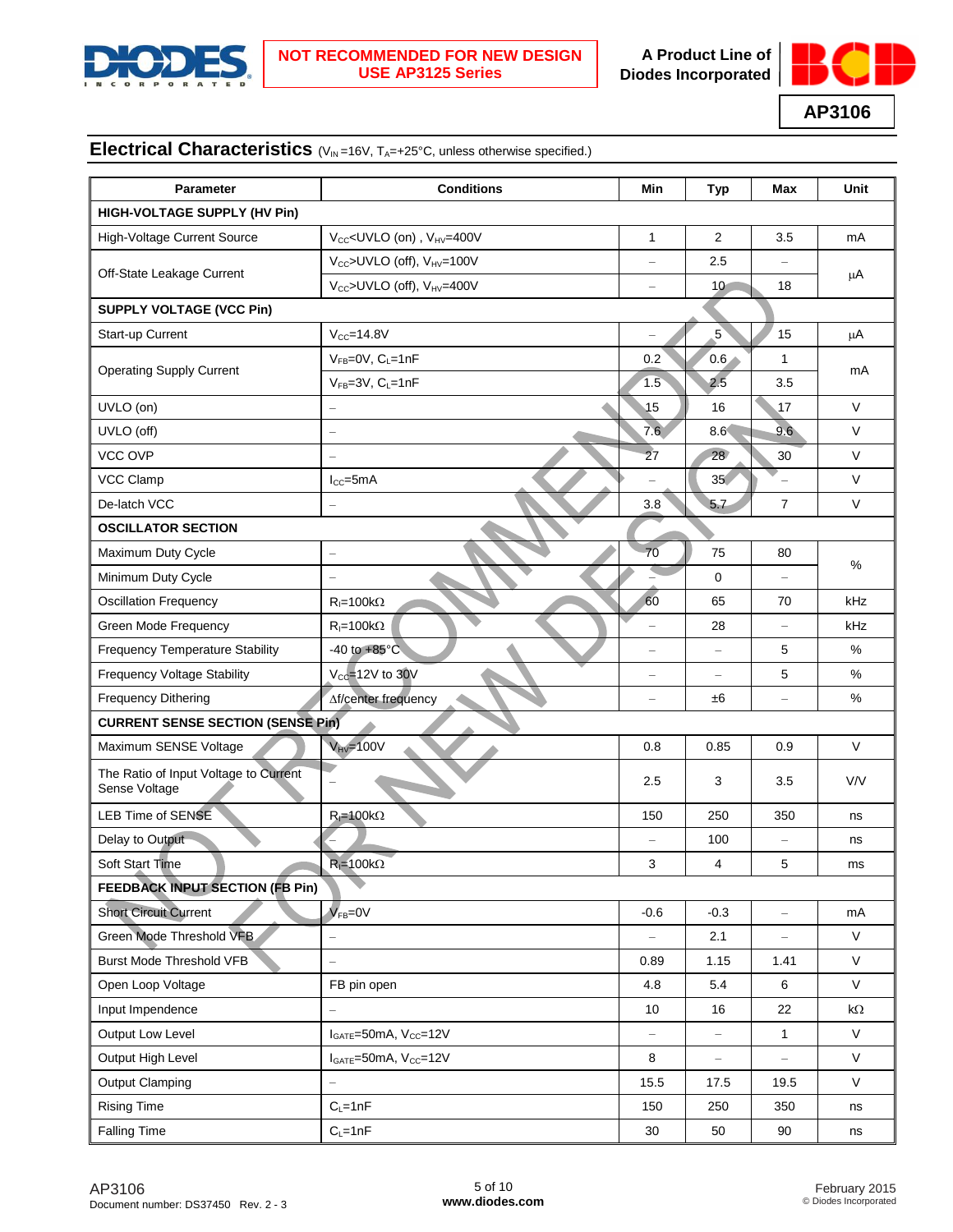



## **Electrical Characteristics** (V<sub>IN</sub>=16V, T<sub>A</sub>=+25°C, unless otherwise specified.) (Cont.)

| <b>Parameter</b>                           | <b>Conditions</b>                                | Min             | Typ             | Max | Unit   |
|--------------------------------------------|--------------------------------------------------|-----------------|-----------------|-----|--------|
| <b>BROWNOUT PROTECTION</b>                 |                                                  |                 |                 |     |        |
| Turn-on DC Input (HV), $V_{ON}$            | $R = 0k$                                         | 97              | 105             | 113 |        |
| Turn-off DC Input (HV), V <sub>OFF</sub>   | $R = 0k$                                         |                 | $V_{ON} - 5$    | -   | $\vee$ |
| De-bounce Time of Enable                   | $\qquad \qquad$                                  |                 | 25 <sub>1</sub> |     | μS     |
| De-bounce Time of Turn Off                 | $V_{FB}=3V$ , R <sub>I</sub> =100kΩ              | 25              | 35              | 45  | ms     |
| <b>OVER-TEMPERATURE PROTECTION SECTION</b> |                                                  |                 |                 |     |        |
| Shutdown Temperature                       | $\qquad \qquad$                                  |                 | $+140$          |     | °C     |
| <b>Temperature Hysteresis</b>              | -                                                |                 | $+20$           |     | °C     |
| <b>DELAY TIME SECTION</b>                  |                                                  |                 |                 |     |        |
| Delay 1                                    | Short circuit, OLP, $R_1 = 100k\Omega$           | 25 <sub>2</sub> | $35$            | 45  | ms     |
| Delay 2                                    | VCC OVP, brown out, $R_{\parallel} = 100k\Omega$ |                 | 25'             |     | μS     |

## **Performance Characteristics**



**Start-up Current vs. Ambient Temperature Current vs. Ambient Temperature** 



Start-up Voltage vs. Ambient Temperature Shutdown Voltage vs. Ambient Temperature



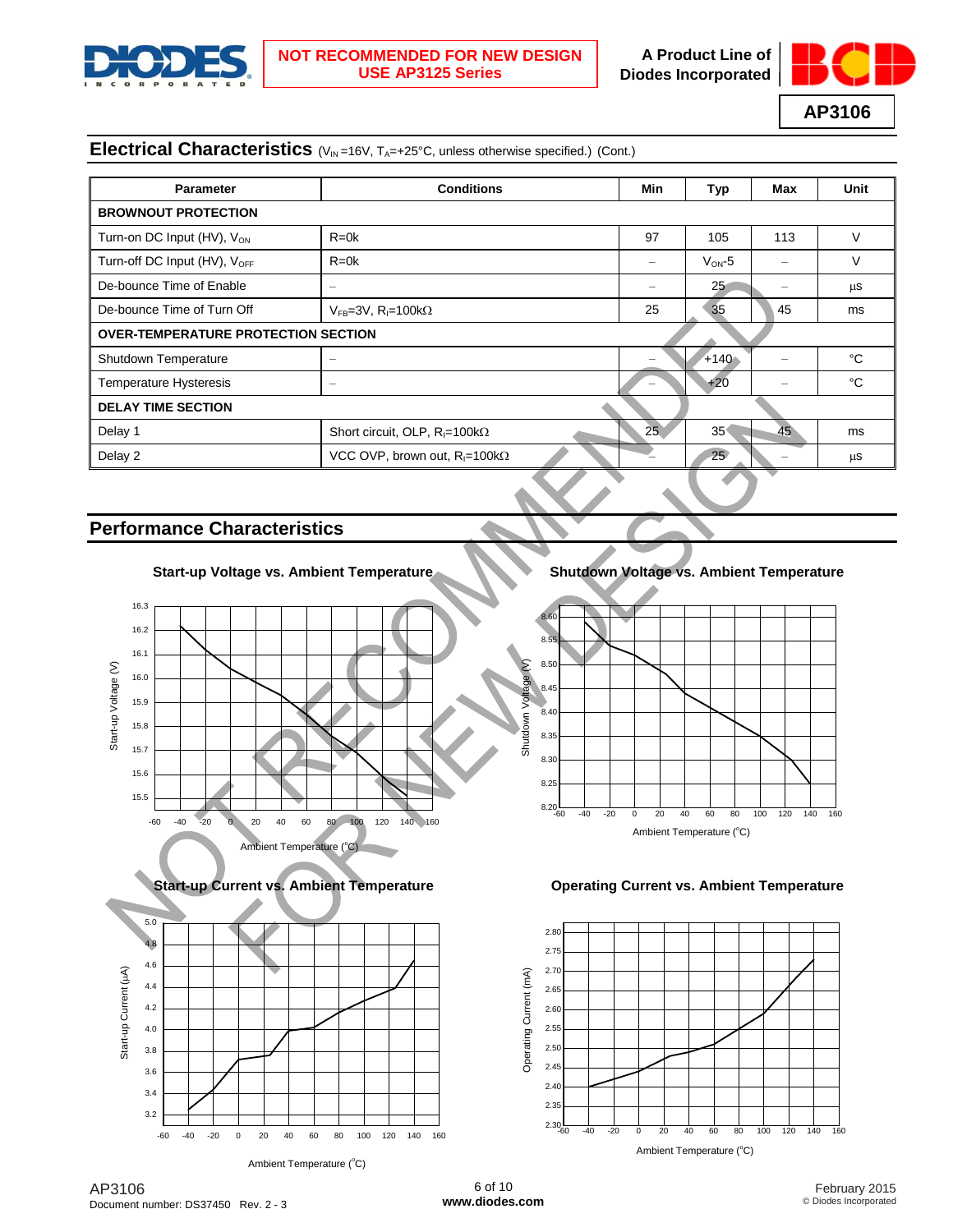



## **Performance Characteristics (Cont.)**

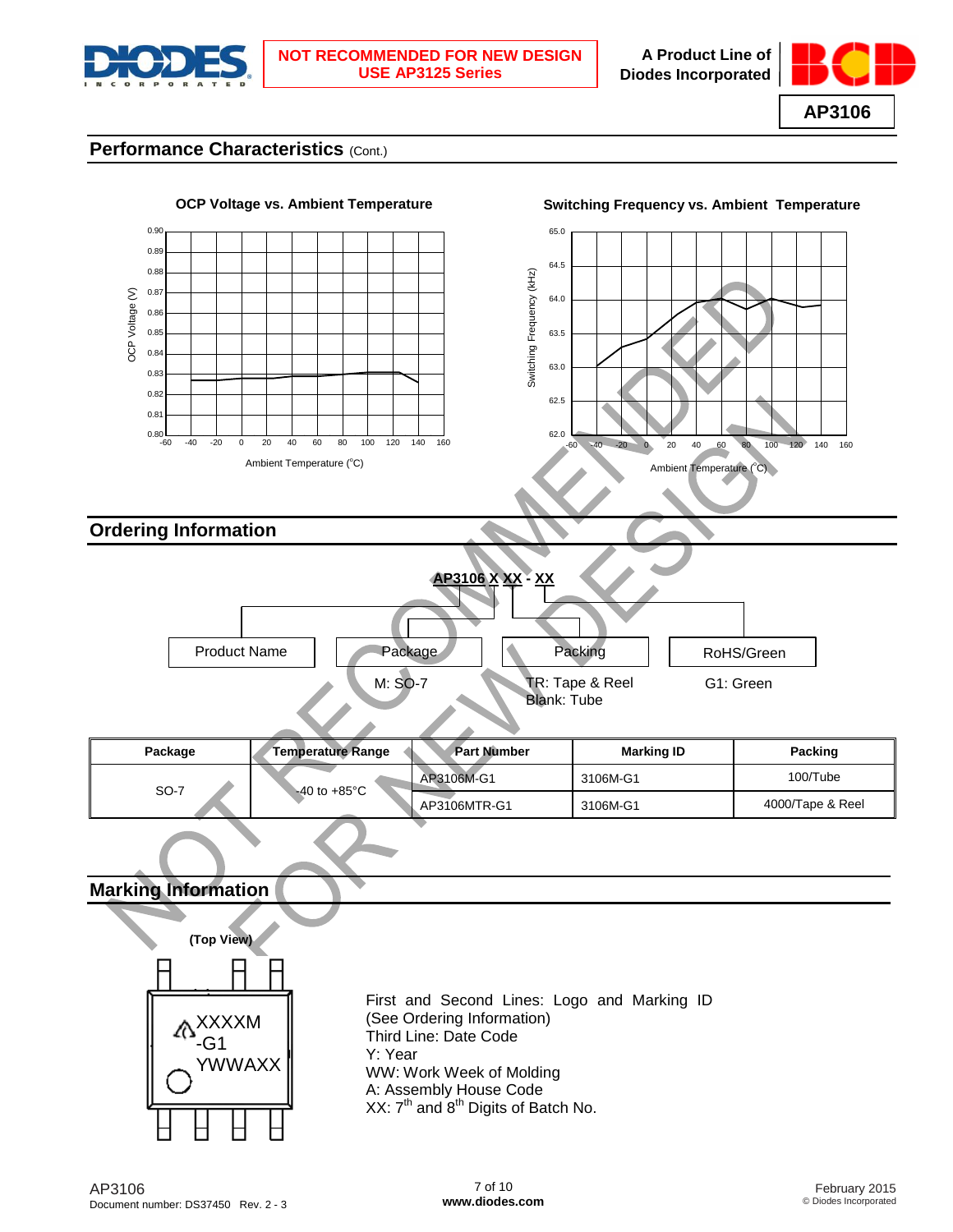

**A Product Line of Diodes Incorporated**



## **Package Outline Dimensions** (All dimensions in mm(inch).)

**(1) Package Type: SO-7**

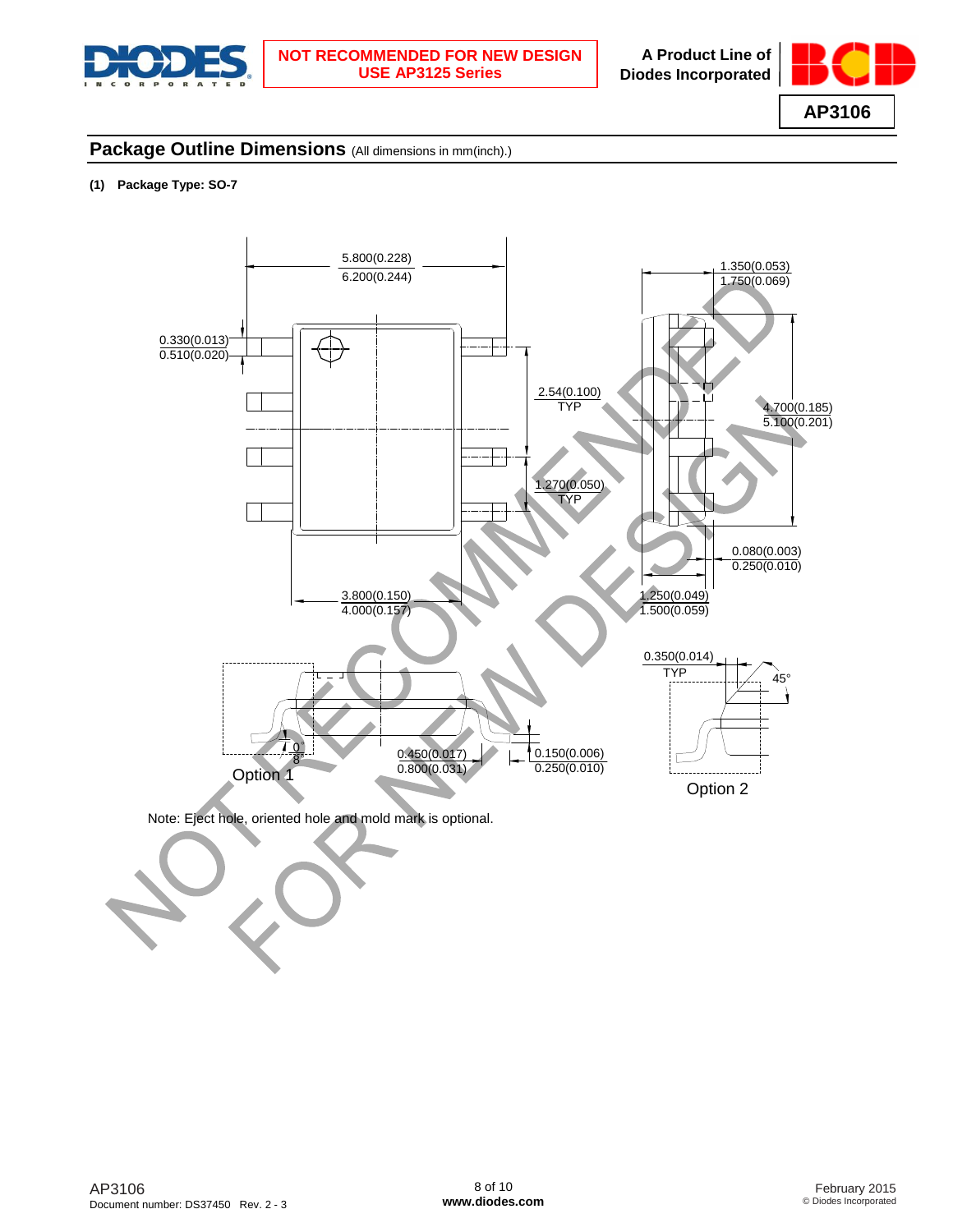



# **Suggested Pad Layout**

**(1) Package Type: SO-7**



| <b>Dimensions</b> | (mm)/(inch) | (mm)/(inch) | (mm)/(inch) | (mm)/(inch) | (mm)/(inch) | (mm)/(inch) |
|-------------------|-------------|-------------|-------------|-------------|-------------|-------------|
| Value             | 6.900/0.272 | 3.900/0.154 | 0.650/0.026 | .500/0.059  | 1.270/0.050 | 2.540/0.100 |